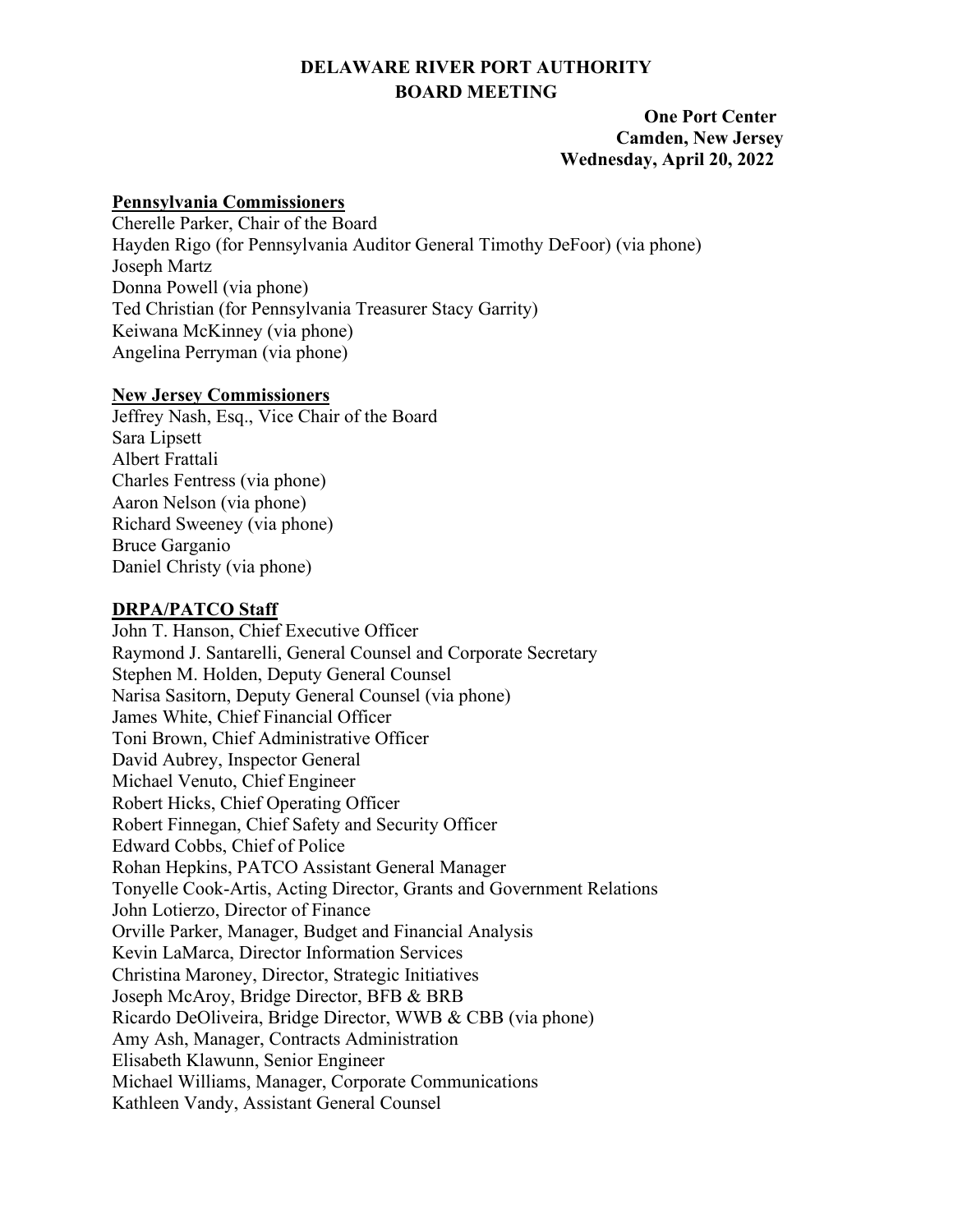Dawn Whiton, Executive Assistant to the CEO Barbara Wagner, Executive Assistant to the CEO Elizabeth Saylor, Administrative Coordinator, Corporate Secretary

### **Others Present**

Janice Venables, Associate Counsel, New Jersey Governor's Authorities Unit Christopher Gibson, Archer & Greiner, P.C. Alan Kessler, Duane Morris, LLP Jessica Priselac, Duane Morris, LLP Mustafa Rashed, Board Liaison, Bellevue Strategies (via phone) Chris Stone, Conner, Strong & Buckelew Alan Becker, CAC

### **OPEN SESSION**

#### **Moment of Silence and Pledge of Allegiance.**

Chairwoman Parker requested everyone to rise and observe a moment of silence and for the Pledge of Allegiance.

### **Roll Call**

Chairwoman Parker called the meeting to order at 9:10 a.m. and asked that the Corporate Secretary call the roll. The following Commissioners were present, constituting a quorum: Chairwoman Parker, Vice Chairman Nash, Powell, Fentress, Rigo, Sweeney, Christian, Perryman, Frattali, Lipsett, Nelson, McKinney, Martz, Christy and Garganio.

Chairwoman Parker opened the Meeting with the following remarks:

It is an honor and a privilege to be here with you today. It is wonderful to see you all in person. I had hoped that last month would have been my first meeting inperson; however, there was a conflict that prevented my attend in-person attendance. For our Commissioners joining on the phone, I want you to know that this feels much better today being here.

I would like to start today's meeting by stating that April is "Second Chance Month." I am not sure how many of you are familiar with this observance. With my deep appreciation of history, in April 2017 the United States Senate unanimously passed a Resolution declaring April as "Second Chance Month." The records of those who have had experience with our criminal justice system show they had limited access to housing, jobs, voting and the necessary things to afford them the ability to live a meaningful and productive life. With that being said, I want to give a special thanks to the team led by our CEO John Hanson and CAO Toni Brown, for carefully considering these factors when someone is attempting to gain employment here at the Delaware River Port Authority and PATCO and ensuring that review is done on a case-by-case basis. CEO Hanson personally reviews that information for any qualified candidate who may need a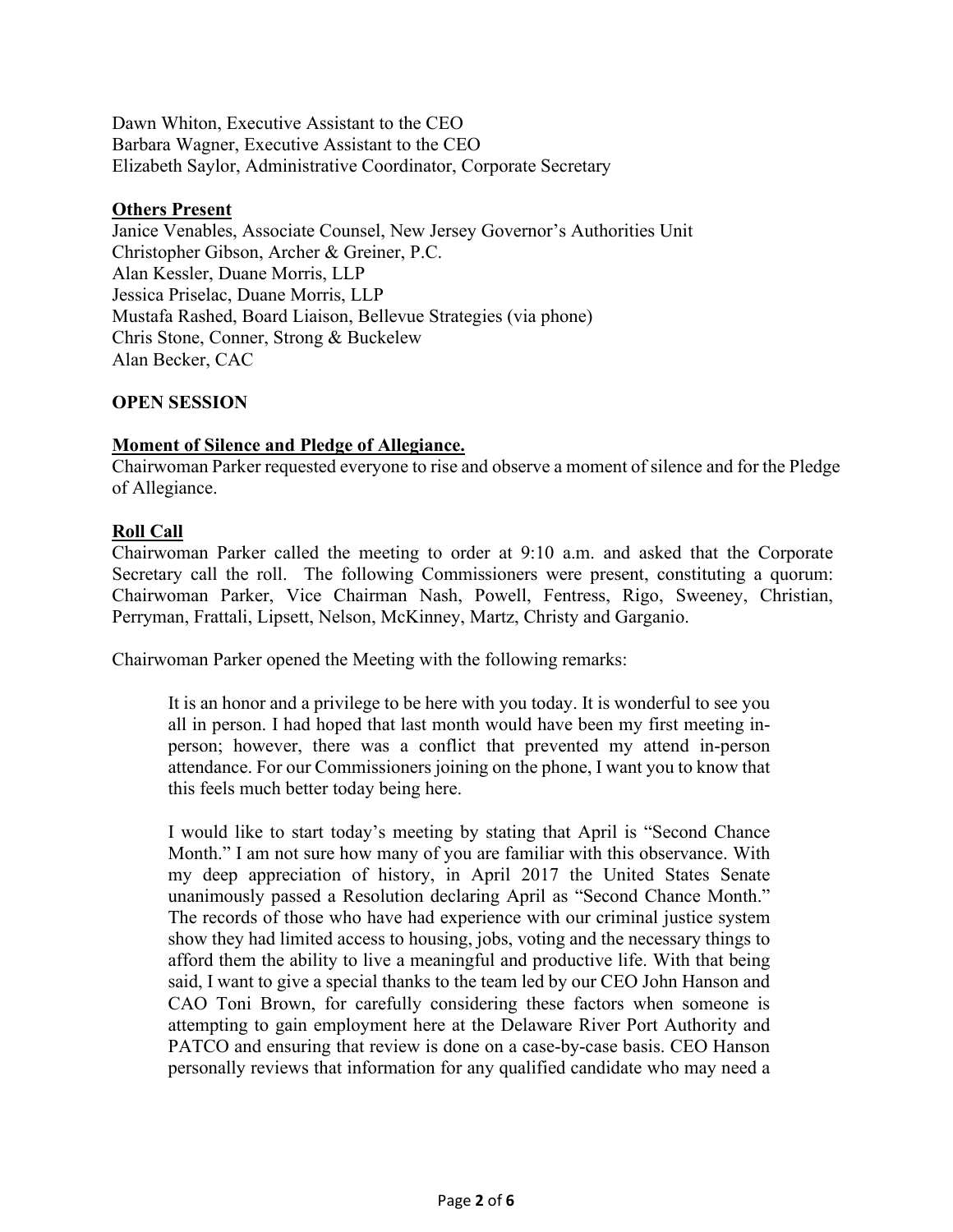second chance. I am proud to be a part of an organization that takes this into consideration.

Next, the Authority's finances. I always take great interest in the financial summaries provided by our CFO James White. Full disclosure -- I open Jim White's emails before anyone else, including Vice Chairman Nash. I know we can look forward to a comprehensive update from CFO White. Although the DRPA traffic and PATCO ridership are not where they were before the pandemic, as of April 5, 2022, traffic and ridership numbers are slightly higher than this time last year. This is something for us all to be proud of and I am pleased that we are headed in the right directions. I hope that this trend continues.

# **Public Comment**

Corporate Secretary Santarelli reported that there is no public comment.

### **Report of the Chief Executive Officer**

CEO Hanson introduced Janice Venables of the New Jersey Governor's Authority Unit. He echoed Chairwoman Parker's sentiments regarding CFO White. CEO Hanson then stated that the CEO Report stood as previously submitted. He highlighted for the Board one item in his written Report related to Section  $XII(c)(8)$  of the DRPA By Laws concerning his March 16, 2022 approval of additional layers of Cyber Liability Insurance to achieve the recommended level of \$20,000,000 Cyber Liability Insurance; securing the final layers of coverage resulted in premium payments that exceeded the premium amounts indicated and approved by the Board pursuant to DRPA-21-102 by \$254,565.00. Commissioner Martz moved to approve the CEO's Report and Commissioner Garganio seconded the motion. All Commissioners in attendance voted to approve the CEO's Report. The motion carried.

# **Report of the Chief Financial Officer**

CFO White stated that his Report stood as previously submitted. PATCO ridership is at 45% pre-COVID and DRPA traffic holds at 90% pre-COVID. He stated that there has not been a visible change due to the gas prices and that he was not very concerned with the numbers in terms of revenues because we are under budget on the expense side. CFO White commended CAO Brown on the excellent work she and her team have done with the Cyber Liability Insurance. CFO White highlighted the Bond Refunding and that we will hopefully, by end of day, be able to price a bank financing with a savings of near \$50,000,000.00. He continued that we are finalizing a loan agreement with Bank of America and expect to see the savings over the next 12 years.

### **Approval of the March 16, 2022 DRPA Board Meeting Minutes**

Chairwoman Parker stated that the Minutes of the March 16, 2022 DRPA Board Meeting were previously provided to the Governors of New Jersey and Pennsylvania and to the DRPA Commissioners. There were no comments or corrections. Commissioner Fentress moved to approve the Minutes and Commissioner Frattali seconded the motion. All Commissioners in attendance voted in the affirmative to approve the Minutes as submitted. The motion carried.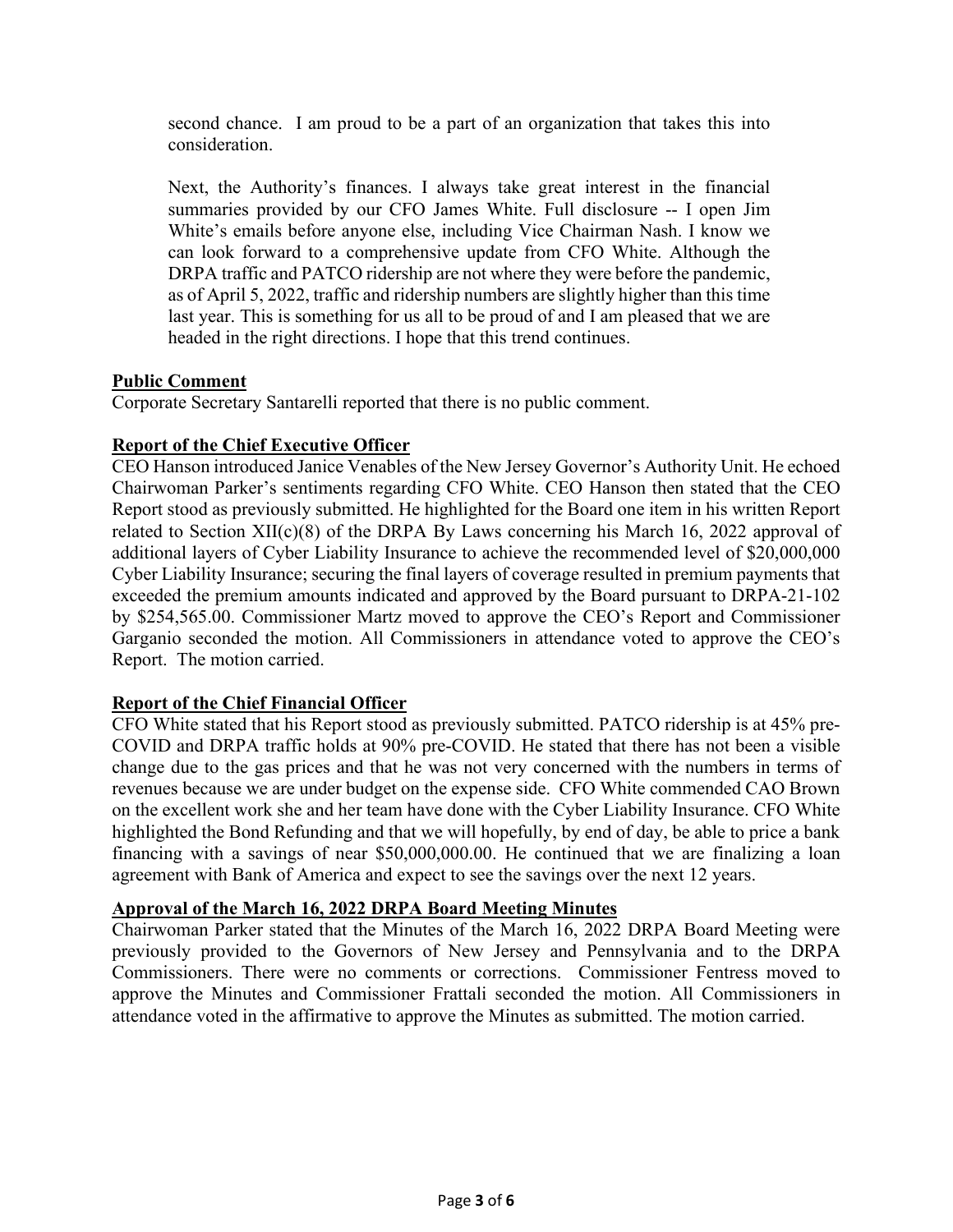# **Receipt and Filing of the List of Previously Approved Payments and List of Previously Approved Purchase Orders and Contracts covering the Month of March 2022.**

Chairwoman Parker stated that the Lists of Previously Approved Payments and Previously Approved Purchase Orders and Contracts covering the month of March 2022 were previously provided to all Commissioners. There were no questions or comments. Commissioner Garganio moved to receive and file the lists and Commissioner Frattali seconded the motion. All Commissioners in attendance voted in the affirmative. The motion carried.

## **Approval of Operations & Maintenance Committee Meeting Minutes of April 5, 2022**

Chairwoman Parker stated that the Minutes of the April 5, 2022 Operations & Maintenance Committee Meetings were previously provided to all Commissioners. There were no comments or corrections. Commissioner Frattali moved to approve the Minutes and Commissioner Martz seconded the motion. All Commissioners in attendance voted in the affirmative to approve the Minutes as submitted. The motion carried.

# **Adoption of Resolutions Approved by the Operations & Maintenance Committee on April 5, 2022**

Chairwoman Parker stated that there was one (1) Resolution from the March 1, 2022 Operations & Maintenance Committee Meeting for consideration.

# **DRPA-22-039 Capital Project Contract Modifications.**

Chief Engineer Venuto presented Summary Statement and Resolution No. DRPA-22-039 seeking Board authorization to execute modifications for two (2) capital project contracts and amend the 2022 Capital Budget to include the increase in contract amounts being requested:

- The first contract is with Thornton Tomasetti Weidlinger Transportation for design services and design construction support services for the Benjamin Franklin Bridge Main Cable Dehumidification portion of work for Contract BF-54-2019 for the increased amount of \$143,300.00. The additional scope of work for TT includes efforts to repackage their plans and specifications, out of scope services in the construction phase, design modifications for unforeseen field conditions, and value engineering during construction. This Change Order will increase the current contract amount to \$3,685,000.00.
- The second contract is with Burns Engineering, Inc. for design services and design construction support services for Contract 12-J, the re-opening of the Franklin Square Station, for the increased amount of \$641,996.00. The additional scope of work to the design process and will also provide for continued coordination and assistance for our build grant responsibilities, coordination with the City of Philadelphia permits for the water line installation and the stakeholder groups associated with the project. This Change Order will increase the current contract amount to \$3,210,647.00. With this change the WBE & MBE percentages will meet the project goals.

Chairwoman Parker inquired whether Commissioners had any questions for staff concerning the Resolution. There were no questions. Commissioner Frattali moved to adopt Resolution No.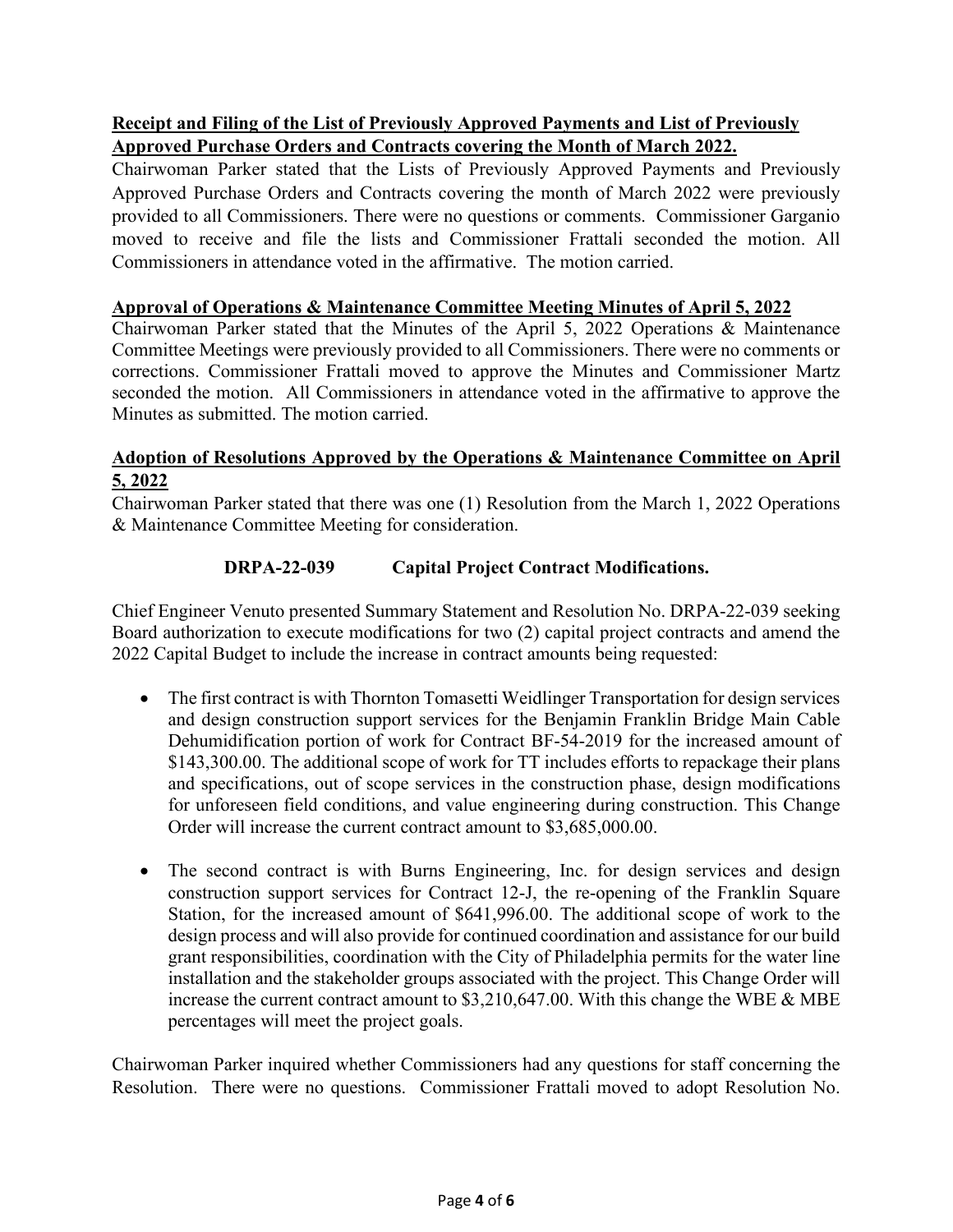DRPA-22-039 and Commissioner Lipsett seconded the motion. All Commissioners in attendance voted in the affirmative to adopt the Resolution. The motion carried and the Board adopted the Resolution.

### **Benjamin Franklin Bridge Rocker Link Replacement Presentation**

Chief Engineer Venuto introduced Senior Engineer Klawunn who gave a presentation of the Authority's ongoing Rocker Link Replacement Project at the Benjamin Franklin Bridge.

#### **Approval of Finance Committee Meeting Minutes of April 6, 2022**

Chairwoman Parker stated that the Minutes of the April 6, 2022 Finance Committee Meeting were previously provided to all Commissioners. There were no comments or corrections. Commissioner Fentress moved to approve the Minutes and Commissioner Rigo seconded the motion. All Commissioners in attendance voted in the affirmative to approve the Minutes as submitted. The motion carried.

### **Adoption of Resolutions Approved by the Finance Committee on April 6, 2022**

Chairwoman Parker stated that there were three (3) Resolutions from the April 6, 2022 Finance Committee Meeting for consideration:

# **DRPA-22-036 Third Party Administrator for the DRPA and PATCO Workers' Compensation, General Liability/Bodily Injury and Risk Control Services.**

General Counsel Santarelli presented Summary Statement and Resolution No. DRAP-22-036 seeking Board authorization to negotiate a contract with Scibal Inc., (d/b/a Qual-Lynx) to report, investigate and process all DRPA and PATCO workers' compensation, general liability claims/bodily injury and risk control services. The contract will be for an initial 3-year term and two, 1-year options. The cost of the initial term and option years is an amount not to exceed \$553,405.00. Chairwoman Parker inquired whether Commissioners had any questions for staff concerning the Resolution. There were no questions. Commissioner Frattali moved to adopt Resolution No. DRPA-22-036 and Commissioner Fentress seconded the motion. All Commissioners in attendance voted in the affirmative to adopt the Resolution. The motion carried and the Board adopted the Resolution.

### **DRPA-22-037 Upgrade of Data Center Firewalls.**

Director of Information Services LaMarca presented Summary Statement and Resolution No. DRPA-22-037 seeking Board authorization to negotiate a contract with ePlus Technology, Inc. for the purchase of network firewall upgrades for the One Port Center data center, in an amount not to exceed \$1,399,192.50. The new firewalls will provide enhanced capabilities for the next five (5) years and provide DRPA with the latest Cisco firewall technology. The purchase is provided under the Pennsylvania COSTARS 3 Hardware contract. Chairwoman Parker inquired whether Commissioners had any questions for staff concerning the Resolution. There were no questions. Commissioner Martz moved to adopt Resolution No. DRPA-22-037 and Commissioner McKinney seconded the motion. All Commissioners in attendance voted in the affirmative to adopt the Resolution. The motion carried and the Board adopted the Resolution.